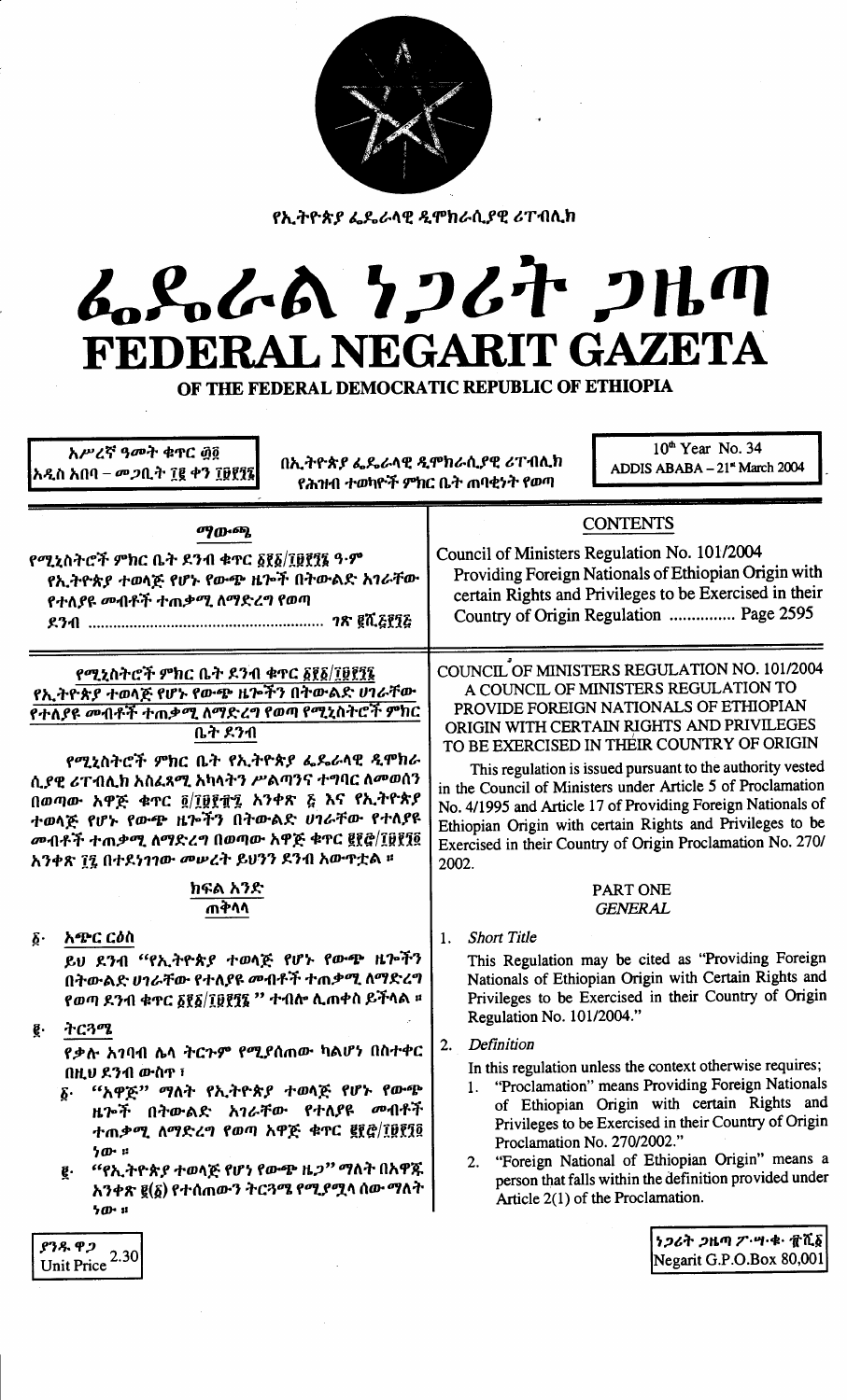# ገጽ gሺ፭fff ፌዴራል ነጋሪት ጋዜጣ ቁጥር ፴፬ መጋቢት ፲፱ ቀን ፲፱fff ዓ.ም Federal Negarit Gazeta — No.34 21st March, 2004—Page 2596

- "የኢትዮጵያ ሚስዮን" ማለት የኢትዮጵያ ኤምባሲ ፣ ŕ٠ ቋሚ መልዕክተኛ ጽሕፈት ቤት ወይም ቆንስሳ ጽሕፈት ቤት ማለት ነው ።
- "ሚኒስቴር'' ማለት የኢትዮጵያ የውጭ ጉዳይ ሚኒስቴር  $\overline{\mathbf{0}}$  . ማለት ነው ።
- "ባለሥልጣን" ማለት የደሀንነት ፣ የኢሚግሬሽንና  $\bar{c}$ የስደተኞች ጉዳይ ባለሥልጣን ማለት ነው ፡፡
- በዚህ ደንብ በወንድ ጾታ የተደነገገው የሴትንም ጾታ  $\mathbf{r}$ ያካትታል ።

ክፍል ሁለት

የኢትዮጵ*ያ ተወ*ላጅ የሆኑ የውጭ ዜሎች የመታወቂያ ካርድ

#### የመታወቂያው ካርድ አሰጣዋ ሁኔታ f.

- በዚህ ደንብ መሥረት ለኢትዮጵያ ተወላጅ ለሆነ የውጭ δ. ዜጋ የመታወቂያ ካርድ የሚሰጠው በአዋጁ የተጠቀ ሱትን ድን*ጋጌዎች የሚያሟ*ላ እና ከዚህ በታች በተጠ ቀሰው ሥርዓት መሠረት ማመልከቻ ላቀረበ ሰው ይሆናል።
- የመታወቂያ ካርዱን ለማውጣት ማመልከቻ የሚቀርበው g. በሀገር ውስጥ ለባለሥልጣኑ ሲሆን ከሀገር ውጪ ደግሞ በውጭ በሚገኙ የኢትዮጵያ ሚስዮኖች አማካይነት ለሚኒስቴሩ ይሆናል ፡፡
- ማመልከቻው ለዚሁ ዓላማ በሚኒስቴሩ በተዘጋጀ ቅጽ  $\mathbf{r}$ ተሞልቶና ከሚከተሉት ጋር ተያይዞ መቅረብ ይኖር በታል ።
	- በቅርብ ጊዜ የተነሳና ሙሉ ፊትን የሚያሳይ  $\boldsymbol{\theta}$ ፎቶግራፍ ፣
	- ማመልከቻ አቅራቢው የኢትዮጵያ ተወላጅ መሆኑን  $\mathbf{v}$ የሚያረ*ጋግ*ጡ የሰነድ ማስረጀዎች ፣
	- , ዜግንት ካንኘበት አገር አግባብ ካለው አካል የተሰጠ  $\mathbf{d}$ የፀና ፖስፖርት ወይም ሴላ የጉዞ ሰነድ ፣
	- $\sigma$ <sup> $)$ </sup> እንደአግባብነቱ የጋብቻ ማረጋገጨ ሰነድና አሥራ ስምንት ዓመት ያልሞላቸውን ልጆቹን የልደት የምስክር ወረቀት ፣
- ሚኒስቴር ወይም ባለሥልጣኑ በዚህ አንቀጽ መሠረት  $\overline{\mathbf{0}}$  . *ማመ*ልከቻ ከቀረበበት ጊዜ አንስቶ በ፴ ቀናት ውስኖ የመታወቂያ ካርዱ ለአመልካቹ ሊሰጠው እንደሚገባ ወይም እንደማይገባ መወሰን ይኖርበታል ፡፡ የመታወቂያ ካርዱ እንዳይሰጥ የሚወሰን ቢሆን ምክንያቱ ለአመልካቹ በጽሑፍ ሊገለጽ ይገባል ፡፡

#### *መታወቂያ* ካር*ዱ ፀንቶ የሚቆ*ይበት ጊዜ  $\ddot{\bm{\theta}}$ .

- በአዋጁ አንቀጽ ፰ መሠረት የተሰጠ መታወቂያ ካርድ  $\delta$ . ከተሰጠበት ጊዜ አንስቶ በየአምስት ዓመቱ የሚታደስ ይሆናል ።
- የመታወቂያ ካርዱ ዕድሳት በሀገር ውስዋ ሲሆን በባለሥ  $\mathbf{g}$ . ልጣኑ ፣ ከሀገር ውጭ ሲሆን በኢትዮጵያ ሚስዮኖች ሊከናወን ይችላል ፡፡
- የመታወቂያ ካርዱ ከመታደሱ በፊት በአዋጁ አንቀጽ ፲፬  $\mathbf{r}$ መሠረት መታወቂያ ካርዱን ሊያሰርዙ የሚችሉ ምክን ያቶች አለመኖራቸው መረ*ጋገ*ዋ አለበት ፡፡

#### ስለ አ*ገ*ልግሎት ክፍያዎች  $\boldsymbol{\tilde{c}}$

- በአዋጁ አንቀጽ ፰ መሠረት የሚሰጠውን መታወቂያ  $\boldsymbol{\delta}$ . ለማግኘት አመልካቹ <u>δ፪</u> የአሜሪካን ዶላር /አምስት መቶ የአሜሪካን ዶላር/ ወይም የሚኖርበት አገር ተመጣጣኝ የሆነ ገንዘብ ወይም በአገር ውስጥ ሲሆን በወቅቱ የምንዛሪ ዋ*ጋ መሠረት ተመ*ጣጣኝ የሆነ የኢ*ት*ዮጵያ ብር የአ*ገ*ል*ግ*ሎት ክፍያ ይከፍላል፡፡
- በዚህ ደንብ አንቀጽ ፬ መሠረት መታወቂያ ለማሳደስ g. የሚከፈለው ፪፻ የአሜሪካን ዶላር /ሁለት መቶ የአሜ ሪካን ዶላር/ ወይም የሚኖርበት አገር ተመጣጣኝ የሆነ **ገንዘብ ወይም በአገር ውስ**ጥ ሲሆን በወቅቱ የምንዛሪ ዋ*ጋ* መሠረት ተመጣጣኝ የሆነ የኢትዮጵያ ብር ይሆናል ።
- "Ethiopian Mission" means the Ethiopian Embassy,  $\mathbf{3}$ Permanent Representative Office or Consulate;
- "Ministry" means the Ministry of Foreign Affairs of  $\overline{\mathbf{A}}$ Ethiopia:
- "Authority" means the Authority for Security, Im- $5<sub>1</sub>$ migration and Refugee Affairs;
- Provisions of this Regulation set out in the masculine 6. gender shall also apply to the feminine gender.

#### **PART TWO**

## **Identification Card for Foreign Nationals** of Ethiopian Origin

- $3.$ Conditions for Issuance of Identification Card
	- Under this Regulation, Foreign National of 1. Ethiopian Origin shall be issued with Identification Card provided that he fulfills the provisions of the Proclamation and submits an application in accordance with the procedure set out hereinunder.
	- $2.$ An application for the issuance of an Identification Card shall be made to the Authority if the applicant is in Ethiopia or to the Ministry through an Ethiopian Mission if the applicant is abroad:
	- An application for an Identification Card shall be made in the prescribed form prepared by the Ministry and shall be accompanied by;
		- Four recent passport size photographs;  $a)$
		- Documentary evidences showing that the ap $b)$ plicant is Foreign National of Ethiopian Origin;
		- A valid passport or another travel document  $\mathbf{c}$ ) issued by the appropriate body of the country of nationality;
		- Marriage certificate and birth certificate of his  $\mathbf{d}$ children under the age of 18 if applicable.
	- The Ministry or the Authority, in accordance with  $4<sub>1</sub>$ this Article shall decide within 30 days from the date of submission of the application whether the Identification Card should be issued to the applicant. When there is a decision not to issue the Identification Card, the reasons for this decision shall be given for the applicant in wrting.
- Validity of the Identification Card  $\mathbf{A}$ 
	- An Identification Card issued in accordance with  $\mathbf{1}$ Article 8 of the Proclamation shall be renewable every five years since the date of its issuance;
	- $2)$ The renewal of the Identification Card shall be made by the Authority if the applicant is in Ethiopia and by Ethiopia Missions if the applicant is abroad.
	- $3)$ Upon the renewal of the Identification Card the renewing authority shall ascertain that the grounds sent out under Article 14 of this Proclamation for canceling the Identification Cared are nonexistent.
- 5. Service Fees
	- A fee of US \$500 (Five Hundred American Dollar)  $1)$ or an equivalent sum of the local currency where the applicant reside or if an applicant is in Ethiopia an equivalent Ethiopian Birr on the basis of the applicable exchange rate shall be payable for the issuance of the Identification Card in accordance with Article 8 of the Proclamation;
	- $(2)$ A fee of US \$200 (Two Hundred American Dollar) or an equivalent sum of the local currency where the applicant reside or if an applicant is in Ethiopia an equivalent Ethiopia Birr on the basis of the applicable exchange rate shall be payable for the renewal of the Identification Card in accordance with Article 4 of the Regulation.